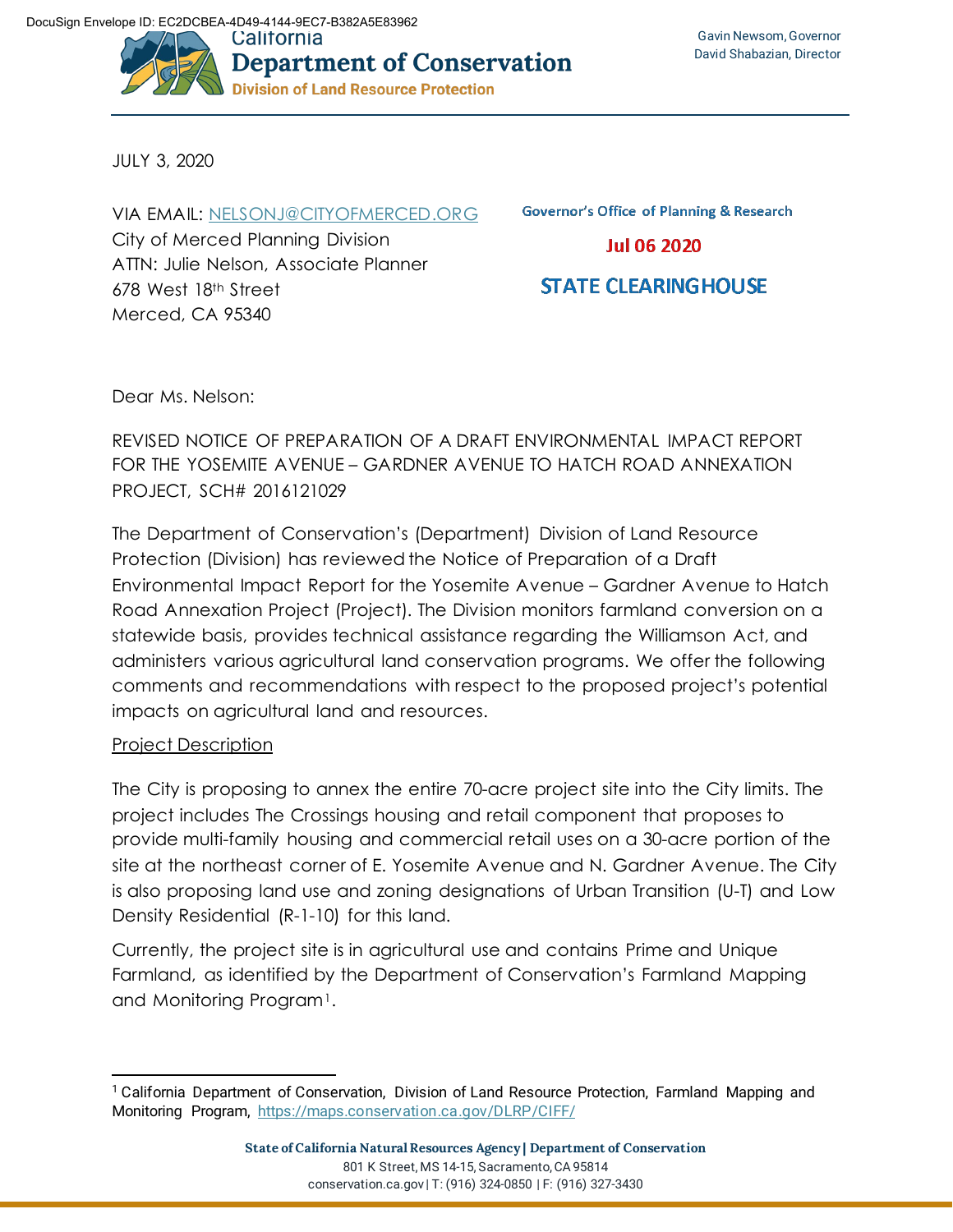# Department Comments

The conversion of agricultural land represents a permanent reduction and significant impact to California's agricultural land resources. Under CEQA, a lead agency should not approve a project if there are feasible alternatives or feasible mitigation measures available that would lessen the significant effects of the project.[2](#page-1-0) All mitigation measures that are potentially feasible should be included in the project's environmental review. A measure brought to the attention of the lead agency should not be left out unless it is infeasible based on its elements.

As the courts have shown[3](#page-1-1), agricultural conservation easements on land of at least equal quality and size can mitigate project impacts in accordance with CEQA Guideline § 15370. The Department highlights agricultural conservation easements because of their acceptance and use by lead agencies as an appropriate mitigation measure under CEQA. Agricultural conservation easements are an available mitigation tool and should always be considered; however, any other feasible mitigation measures should also be considered.

A source that has proven helpful for regional and statewide agricultural mitigation banks is the California Council of Land Trusts. They provide helpful insight into farmland mitigation policies and implementation strategies, including a guidebook with model policies and a model local ordinance. The guidebook can be found at:

# <http://www.calandtrusts.org/resources/conserving-californias-harvest/>

# Conclusion

The Department recommends the following discussion under the Agricultural Resources section of the Environmental Impact Report:

- Type, amount, and location of farmland conversion resulting directly and indirectly from implementation of the proposed project.
- Impacts on any current and future agricultural operations in the vicinity; e.g., land-use conflicts, increases in land values and taxes, loss of agricultural support infrastructure such as processing facilities, etc.
- Incremental impacts leading to cumulative impacts on agricultural land. This would include impacts from the proposed project, as well as impacts from past, current, and likely future projects.
- Proposed mitigation measures for all impacted agricultural lands within the proposed project area.

<span id="page-1-0"></span><sup>2</sup> Public Resources Code section 21002.

<span id="page-1-1"></span><sup>3</sup> *Masonite Corp. v. County of Mendocino* (2013) 218 Cal.App.4th 230, 238.